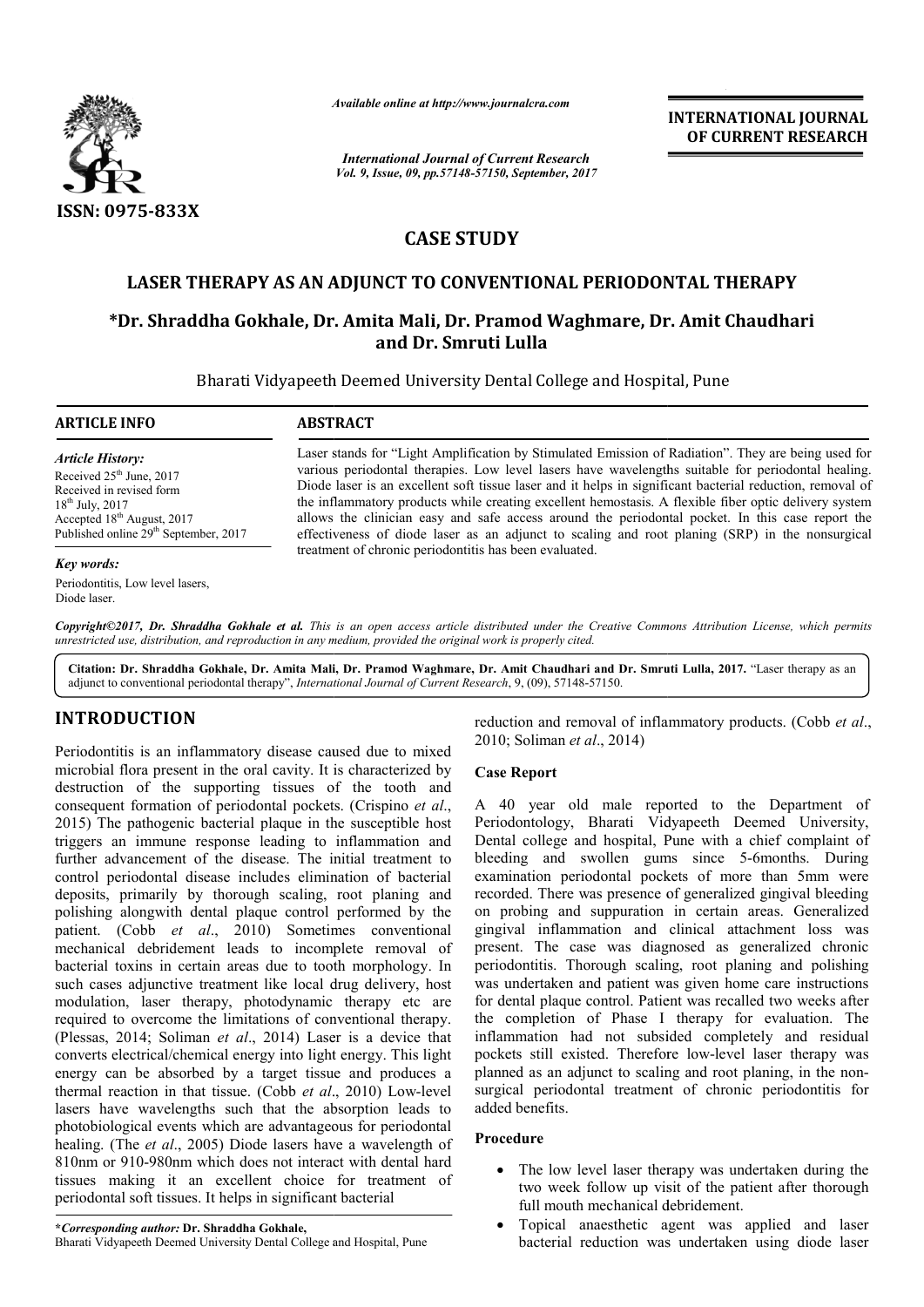[Biolase] after taking appropriate laser safety measures. Fig 3

- Each pocket was probed to reconfirm the depth and the probe was placed next to fibreoptic tip and the length was adjusted.
- The caliberation depth is kept 1mm shorter than the pocket depth. This measurement is important because the laser energy will penetrate through the tissue and the adjustment will minimize any interaction with the epithelial attachment. (Convissar, 2017)
- The laser tip was kept parallel to the long axis of the tooth and introduced in the periodontal pocket.
- The laser setting was arranged at low energy level of 1.5W and was moved with sweeping movement in each pocket for 20seconds. Externally possible track the track the track that the period<br>ontal pocket.<br>
The track track track track track track track track track track track of<br>
The same track of the separative of the depart<br>
Desconds.<br>
Patient repo
- After completing the procedure, post operative instructions were given and patient was prescribed to take analgesic if required and asked to report after 1 week for follow up.



**Fig.1. Pre-operative**





**Fig.2. Two weeks after Scaling and root planing**



**Fig. 3. Laser therapy**



**Fig. 4. Post-operative** 

Patient reported to the department after one week with no complaints of any pain or discomfort. Only visual clinical examination was done which revealed gingival and periodontal Patient reported to the department after one week with no complaints of any pain or discomfort. Only visual clinical examination was done which revealed gingival and periodontal condition had improved without any visible c inflammation. Reduction in pocket depth and gain in clinical attachment level was observed.

## **DISCUSSION**

The aim of low level laser therapy as an adjunct to conventional non-surgical therapy is to reduce bacterial load, reduce inflammation and pocket depth, maintenance of or gain in clinical attachment level. Research and clinical case studies over the last 10 years indicate that this laser therapy improves the effectiveness of periodontal treatment. Low level lasers leads to photobiological events such as proliferation of fibroblasts (Suresh *et al.*, 2015), increased cell metabolism, increased collagen synthesis, increased activity of leukocytes increased collagen synthesis, increased activity of leukocytes and release of growth factors. (Surendranath and Arjunkumar, 2017) These properties result in better treatment outcome. In the present case report we have used a diode laser. This laser the present case report we have used a diode laser. This laser does not interact with dental hard tissues therefore it is an excellent soft tissue surgical laser. Kreisler *et al* assessed the periodontal ligament cell attachment to the root surface treated with a 810 nm diode laser and concluded that the diode laser does not have any deleterious effect on the root surface. Diode laser radiation has greater absorption and less penetration especially in blood rich tissues. (Schwarz, 2016) Thus collateral damage with diode laser is less. Diode laser leads to thermo coagulation of blood vessels, which is responsible for collateral damage with diode laser is less. Diode laser leads to thermo coagulation of blood vessels, which is responsible for its hemostatic effect. (Soliman *et al.*, 2014) Laser energy has the potential to breach the protective mechanisms of biofilm. It causes lysis of cell wall of periodontal pathogens thus exhibiting bactericidal effect. (Schwarz, 2016) Diode laser normalizes cell function and promotes tissue healing by normalizes cell function and promotes tissue healing by increasing the production of adenosine triphosphate and thus providing more energy that powers the cell. (Gupta *et al.*, 2016; Goldstep and Freedman, 2011) Diode laser was well tolerated by patient and have provided promising in aim of low level laser therapy as an adjunct to<br> **CUSSION**<br>
aim of low level laser therapy as an adjunct to<br>
intional non-surgical therapy is to reduce bacterial load,<br>
be inflammation and pocket depth, maintenance of tal ligament cell attachment to the root surface tr<br>10 nm diode laser and concluded that the diode<br>have any deleterious effect on the root surface. I<br>liation has greater absorption and less penetr It to breach the protective mechanisms of biofilm. It<br>is of cell wall of periodontal pathogens thus<br>bactericidal effect. (Schwarz, 2016) Diode laser present studies of clinical periodontal theory.<br>
The studies of clinical complete and the properties of clinical complete and the properties of conventional in the convention of clicnical convention of convention in the co

#### **Conclusion**

In the present study, an attempt was made to evaluate the adjunctive role of diode lasers on probing depths and level of clinical attachment. Positive clinical results have been obtained by using diode laser as an adjunct to conventional periodontal therapy in non-surgical treatment of chronic periodontitis. Although, further clinical and microbiological studies with a larger sample size are required to assess the role of lasers in such type of therapy.